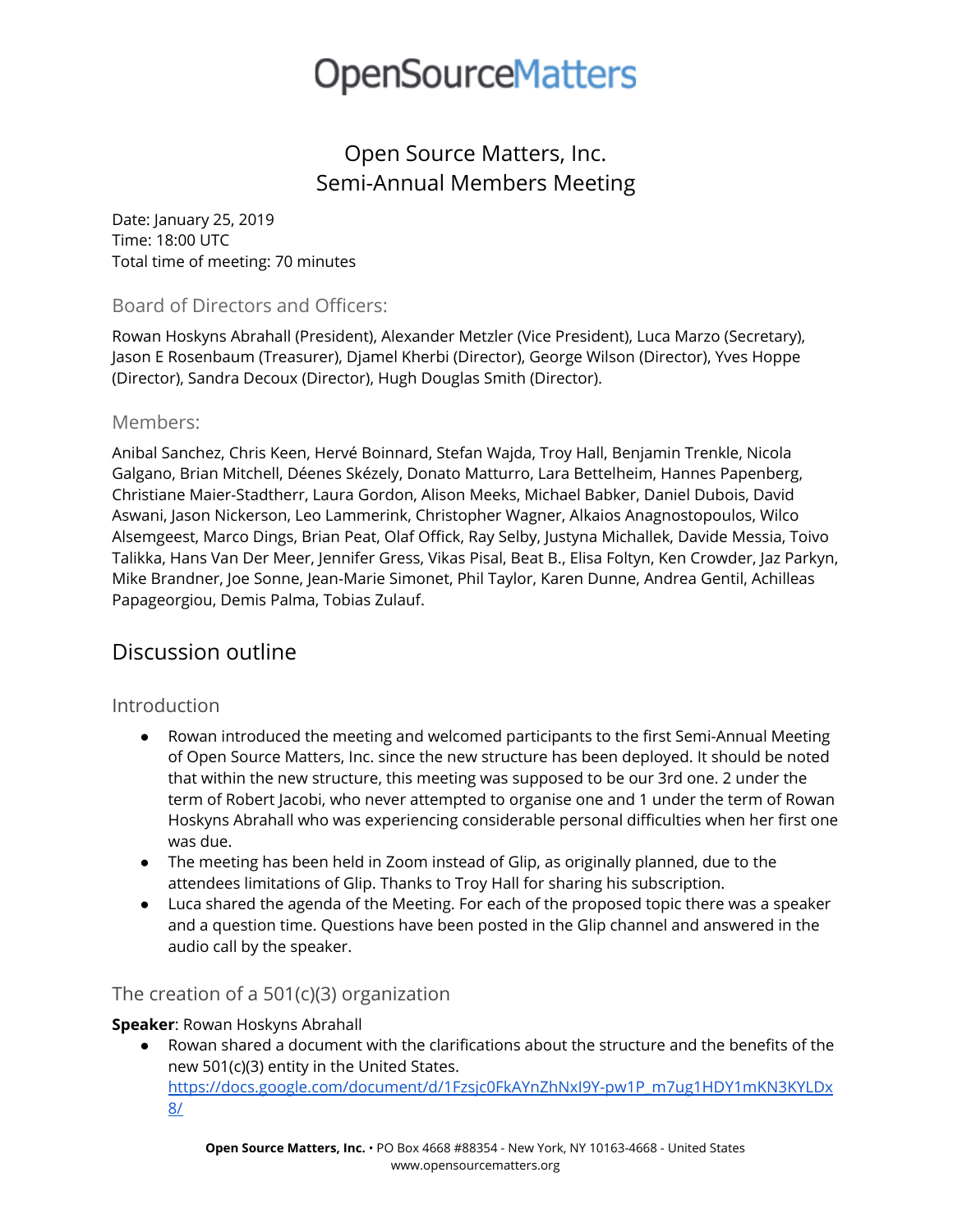# **OpenSourceMatters**

#### Questions & Discussion

- Attendees discussed the current status of OSM and the differences with a 501(c)(3).
- $\bullet$  Leo Lammerink asked whether the 501(c)(3) will be incorporated in New York as OSM or in another State. Rowan clarified that other States are being evaluated and the first choose was Delaware to contain costs.
- Leo Lammerink asked whether the initiative has been coordinated with OSM lawyers. Rowan clarified that accountant and lawyers have been involved, but the incorporation process for the 501(c)(3) is being done with an incorporation specialist firm, Harbor Compliance that is much cheaper than lawyers hourly rates and provides a complete solution that covers the entire process.
- Laura Gordon asked how the 501(c)(3) entity relates to OSM. Rowan explained that the charity will extend OSM and President, Secretary and Treasurer will be shared between the 501(c)(3) and OSM, so Community will continue electing people who will govern the project.
- Beat asked why did OSM lose its tax-exemption status. Rowan explained that OSM was a 501(c)(3) in the past, but due to the composition of its revenues (mostly from Ads revenues) the tax exemption status was revoked.
- Attendees discussed whether it would have been good to look for other Countries to incorporate instead of staying in the United States.
- Rowan introduced some figures about the benefits of the  $501(c)(3)$  in advertising grants, donations, programs for Nonprofits.

### Upcoming Elections

#### **Speaker**: Luca Marzo

- Luca reminded the positions open for election, parts of group 2: President, Secretary, Production DC, Legal & Finance DC, Operations DC and Programs DC (6 months replacement) and their duties, as well as commitment.
- It is crucial for Open Source Matters, Inc. to have a committed Board, in order to ensure a proper and effective governance.
- Officer roles will increase their responsibility given that they will be shared with the yet to be formed 501(c)(3) entity.

#### Questions & Discussion

- Attendees discussed the reasons why the number of nomination submissions is low.
- Attendees pointed out that might be useful to have a list of people who intend to run for the available positions, in order to avoid nominating people with no interest to Board positions.
- Attendees discussed also the recent attacks against the President of Open Source Matters, Inc. by a former Board member.

#### Proposed bylaws changes

#### **Speaker**: Rowan Hoskyns Abrahall, Luca Marzo

#### Removal of Local Communities Department

● Luca shared a document with the proposed amendments to the Bylaws needed to remove the Local Communities Department. The document includes also the reasons behind this proposal.

<https://docs.google.com/document/d/1Hcrn7Ki6BXXt246kzj-qxwRa0fLCaDHIa-ptfzzEcXc/edit>